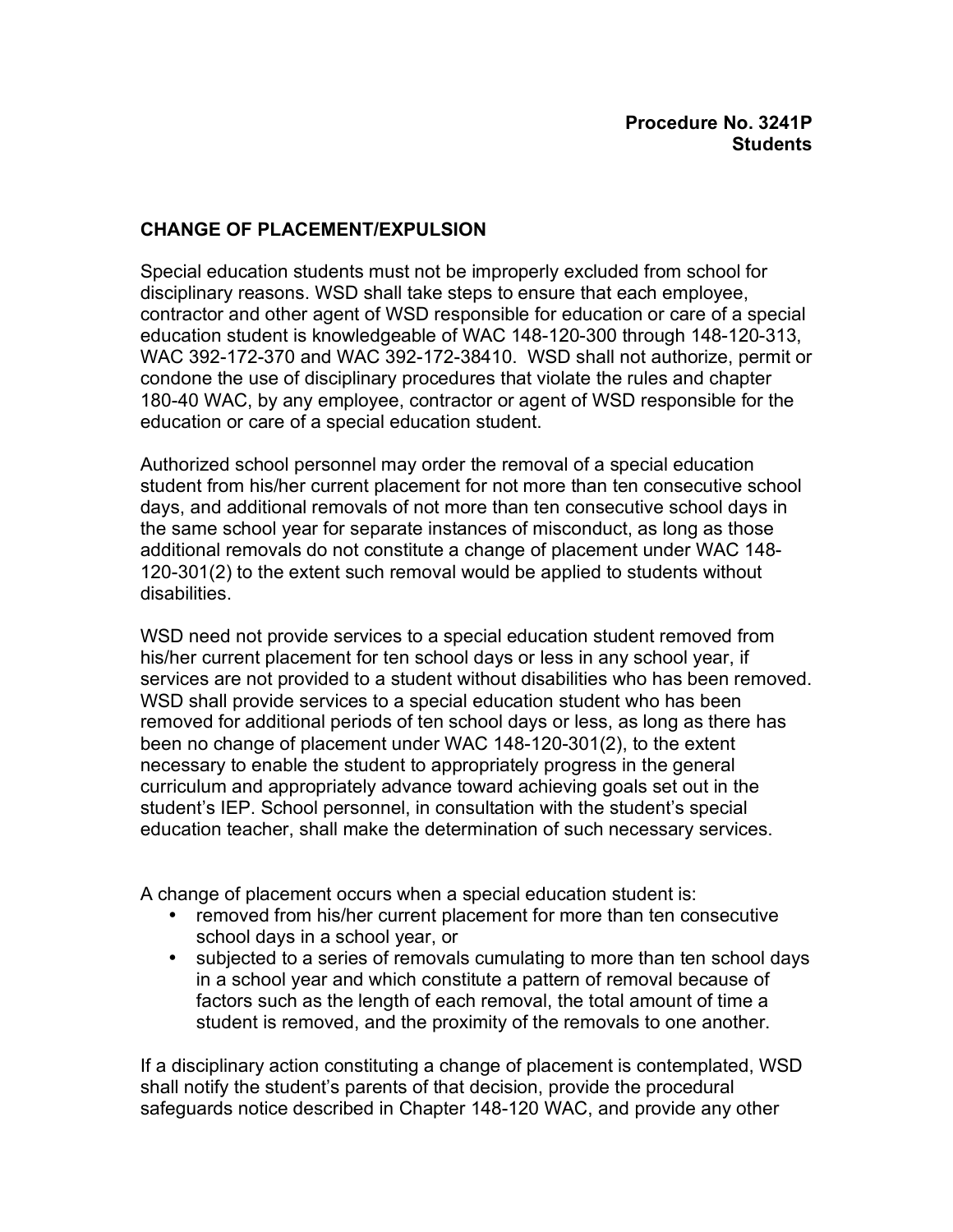notices required under Chapter 180-40 WAC, not later than the date on which the decision to remove the student is made. WSD shall notify the student's local school district of the possible change of placement concurrent with parental notification. WSD shall also conduct a "manifestation determination" of the relationship between the student's disability and the behavior subject to the disciplinary action immediately, if possible, but in no case later than ten school days after the date on which the decision to remove the student is made.

To the extent hearing processes available to all students under Chapter 148-120 WAC are invoked by a special education student and his/her parents, WSD shall transmit the student's special education and disciplinary records for consideration by the person(s) making the final determination in said hearing.

The review of the relationship between a student's disability and the behavior subject to the disciplinary action shall be done in a meeting by the IEP team and other qualified personnel. This may be the same meeting as that convened for the IEP team to address a functional behavioral assessment and behavioral intervention plan.

The team may determine that the behavior was not a manifestation of the student's disability only if the team first considers all relevant information, as described in WAC 148-120-309 and then determines that:

in relationship to the behavior, the student's IEP and placement were appropriate and that special education services, supplementary aids and services, and behavior intervention strategies were provided consistent with said IEP and placement;

the student's disability did not impair his/her ability to understand the impact and consequences of the behavior; and

the student's disability did not impair his/her ability to control the behavior.

If the team determines that any of the above standards were not met, the behavior must be considered a manifestation of the student's disability and the contemplated disciplinary action shall not proceed. If the review identifies deficiencies in the student's IEP or placement, or in their implementation, WSD shall take immediate steps to remedy those deficiencies.

If, however, the results of the manifestation determination review indicate that the behavior was not a manifestation of the student's disability, the special education student may be disciplined in the same manner as a student without disabilities, subject to the requirement that special education services shall continue to be made available to special education students consistent with Chapter 148-120 WAC. The determination of the extent to which services are necessary to enable the student to appropriately progress in the general curriculum and appropriately advance toward achieving the goals set out in the student's IEP, during the period of disciplinary removal constituting a change of placement, shall be made by the IEP team.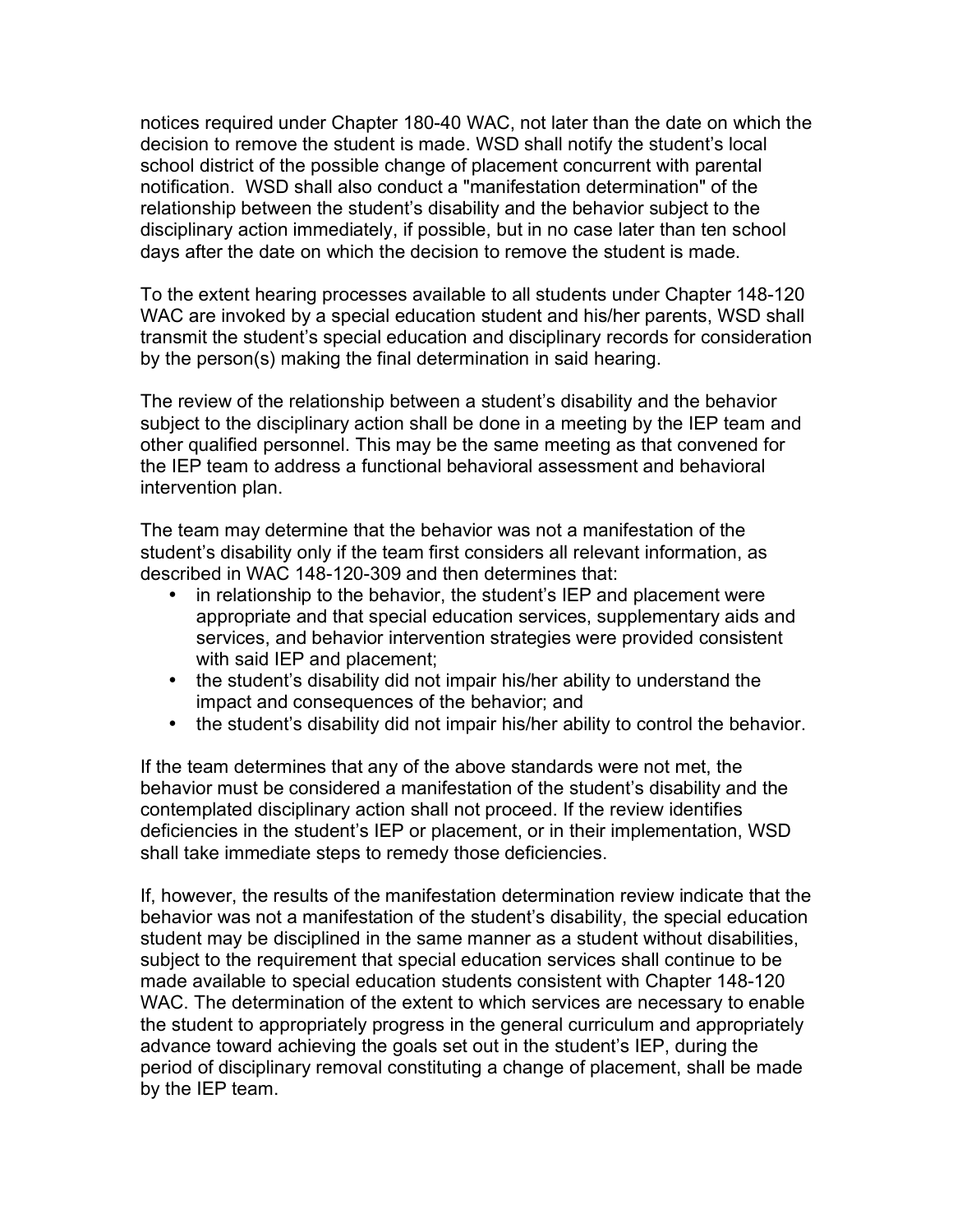Within ten business days after first removing a special education student for more than ten school days in a school year, WSD shall take the following action:

If a functional behavioral assessment was not previously conducted and a behavioral intervention plan implemented for the student before the behavior occurred that resulted in the removal, an IEP meeting shall be convened to develop an assessment plan.

If the student already has a behavioral intervention plan, the IEP team shall meet to review the plan and its implementation, and modify it, as necessary, to address the behavior.

As soon as possible after developing the plan described above and completing the assessments required by the plan, WSD shall:

convene an IEP meeting to develop appropriate behavioral interventions to address the behavior that resulted in the removal, and implement those interventions.

In the event of any subsequent removal that does not constitute a change of placement for a student who has a behavioral intervention plan and who has previously been removed for more than ten school days during the school year, the IEP team shall review the behavioral intervention plan and its implementation to determine if modifications are necessary. If one or more team members believe that modifications are necessary, the IEP team shall meet to modify the plan and its implementation, to the extent the team determines necessary.

School personnel may order a change in placement to an appropriate interim alternative educational setting for the same amount of time that a student without disabilities would be subject to discipline, but for not more than 45 days, if a special education student:

possesses a "dangerous weapon," as defined in WAC 148-120-300(3), or carries such a weapon to school or to a school function; or knowingly possesses or uses "illegal drugs," as defined in WAC 148-120- 300(2), while at school or a school function; or

sells or solicits the sale of a "controlled substance," as defined in WAC 148-120-300(1), while at school or a school function.

Any interim alternative educational setting in which the student is placed is determined by the student's IEP team and will:

Be selected so as to enable the student to continue to progress in the general curriculum and to continue to receive services and modifications, including those specified in the student's IEP, that will enable the student to meet the goals in the IEP; and

Include services and modifications designed to address the behavior, to prevent the behavior from recurring.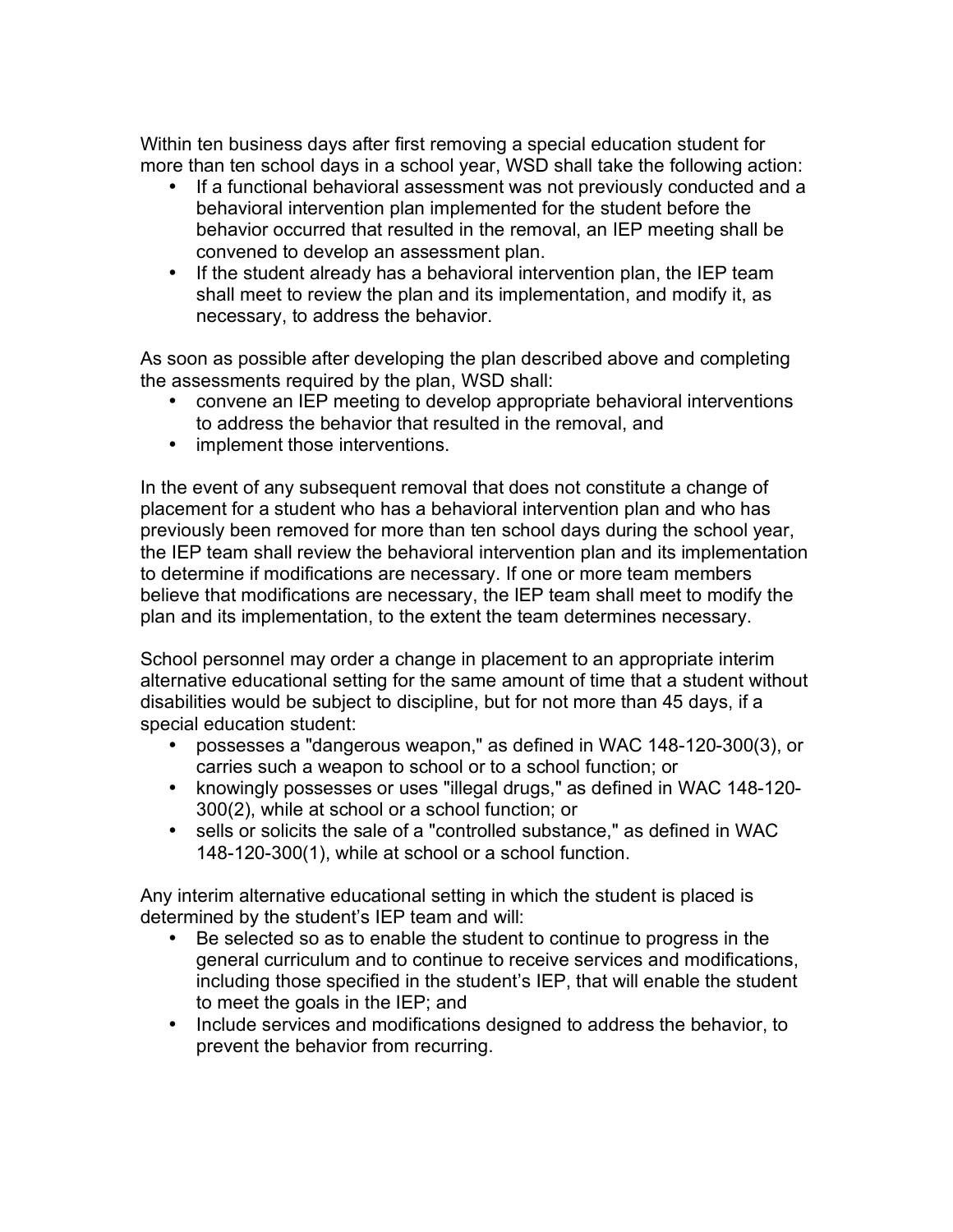WSD may ask a hearing officer, or seek injunctive relief through a court having jurisdiction of the parties, to order a change in placement to an appropriate interim alternative educational setting, for not more than 45 calendar days, or seek injunctive relief through a court having jurisdiction of the parties, when:

WSD can demonstrate beyond a preponderance of the evidence that maintaining said student's current placement is substantially likely to result in injury to the student or others;

WSD has made reasonable efforts to minimize the risk of harm in the current placement, including the use of supplementary aids and services; and

The proposed interim alternative educational setting has been proposed by school personnel in consultation with the student's special education teacher and meets the requirements of WAC 148-120-307(1) and (2).

Unless the parent and WSD agree otherwise, if a parent requests a hearing to challenge either the manifestation determination or the interim alternative educational setting, the student must remain in the interim alternative educational setting pending the decision of the hearing officer or until the expiration of the forty-five day period, whichever occurs first.

If WSD proposes to change a student's placement, after expiration of a forty-five day interim alternative educational setting ("IAES"), and the parent requests a hearing to challenge the proposed change in placement, the student's "stay put" placement is his/her placement prior to the IAES, unless WSD requests an expedited due process hearing in accordance with WAC 148-120-311(1)(c) and proves that it is dangerous for the student to return to said placement.

A student who has not been determined eligible for special education services may assert the protections under WAC 148-120-300 through 148-120-313 if WSD had knowledge that the student was a special education student before the behavior that precipitated disciplinary action occurred.

WSD is deemed to have knowledge if:

the parent expressed concern in writing (or orally, if the parent does not know how to write or has a disability the prevents a written statement) to personnel that the student is in need of special education,

the behavior or performance of the student demonstrates the need for special education services,

the parent requested that the student be evaluated for special education services, or

the teacher or other school personnel has expressed concern about the behavior or performance of the student to any academic administrator.

If instituting disciplinary action that would exceed ten days, and the building supervisor believes that one or more of these events applies to the student, s/he